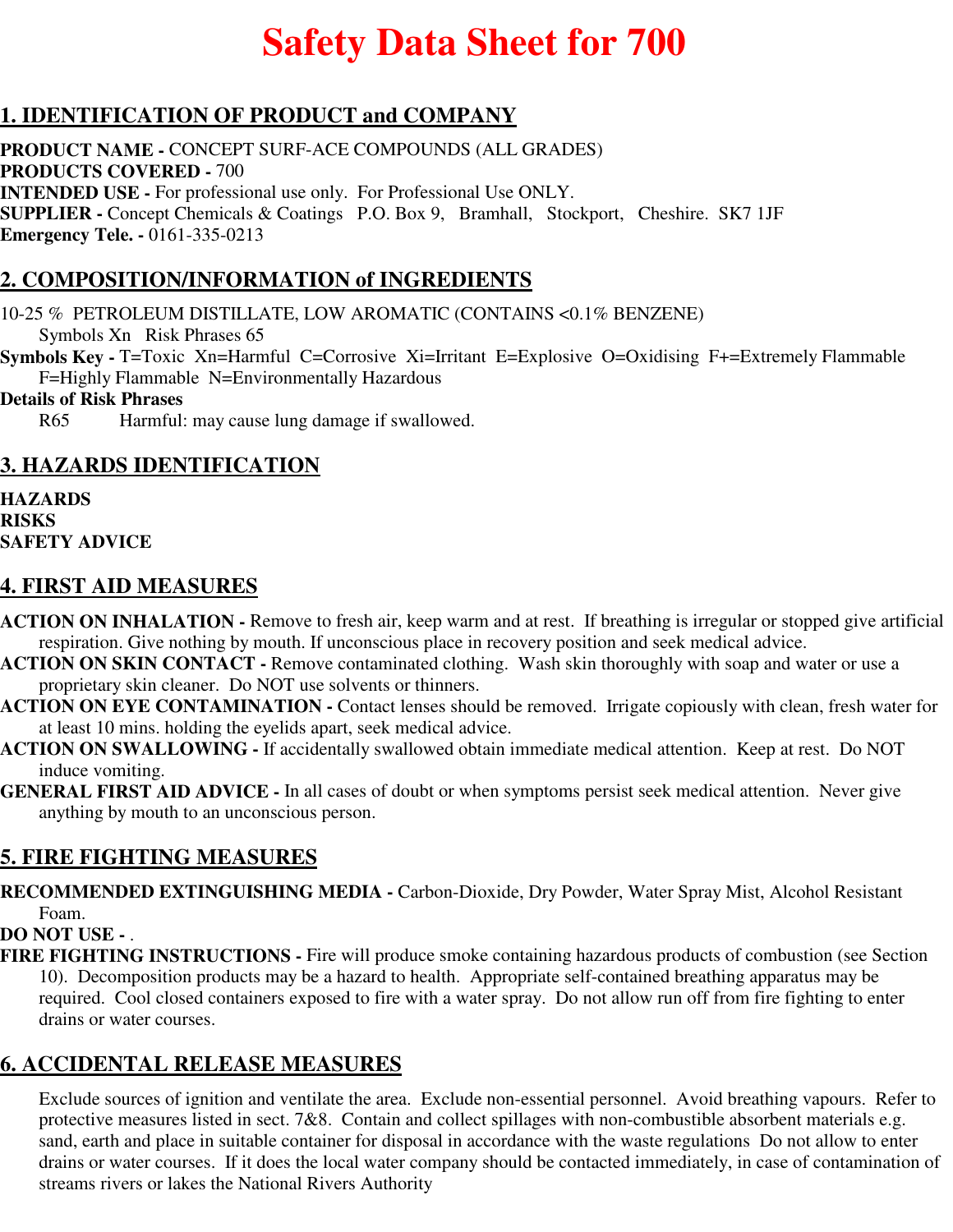## **7. STORAGE AND HANDLING**

- **STORAGE PRECAUTIONS -** Observe the label precautions. Store between 5 & 25øC in a dry well ventilated place away from sources of heat, ignition and direct sunlight. No smoking.
- **HANDLING PRECAUTIONS** Vapours are heavier than air and may spread along floors. They may form explosive mixtures with air. Prevent creation of explosive or flammable mixtures and avoid vapour concs higher than the OEL Do not use in areas where potential sources of ignition exist. Electrical equipment should be protected to the appropriate standard. Use non sparking tools & exclude sources of heat, sparks & flames Keep container tightly closed. Never use pressure to empty, container is not a pressure vessel. Always keep in containers made of the same material as the supply container. Avoid skin & eye contact. For personal protection see Sect.8. Good housekeeping and regular removal of waste materials will minimise risks.

## **8. EXPOSURE CONTROLS AND PERSONAL PROTECTION**

#### **OCCUPATIONAL EXPOSURE LIMITS**

NO CHEMICALS PRESENT WITH EXPOSURE LIMITS

- **ENGINEERING PRECAUTIONS** Provide adequate ventilation. Where reasonably practicable this should be achieved by the use of local exhaust ventilation and good general extraction. If extraction methods are insufficient to maintain concentrations of particulates and/or solvent vapours below relevant OEL's, suitable respiratory protective equipment should be worn.
- **GENERAL PRECAUTIONS** All ppe, including rpe, used to control exposure to hazardous substances must be selected to meet the requirements of the COSHH regulations.
- **RESPIRATORY PROTECTION** Air fed respiratory equipment should be worn when sprayed if levels cannot be controlled below OEL's and engineering methods cannot be reasonably improved.
- **HAND PROTECTION Full physical protection is best. Seek relevant advice from glove manufacturers. Barrier cream may** be of help but should not be applied after exposure has occurred.
- **EYE PROTECTION -** Eye protection designed to protect against liquid splashes should be worn.
- **SKIN PROTECTION -** Cotton or cotton/synthetic overalls or coveralls are normally suitable. Grossly contaminated clothing should be removed and the skin washed with soap & water or a proprietary skin cleaner.

# **9. PHYSICAL AND CHEMICAL PROPERTIES**

**Physical State -** WHITE VISCOUS **Flash Point Specific Gravity -** 1.10 **Lower Explosion Limit -** 0.9% vol\par **Solubility in Water -** PARTIALLY MISCIBLE

# **10. STABILITY AND REACTIVITY**

Stable under the recommended storage & handling conditions (see Sect.7). In a fire, hazardous decomposition products such as smoke, carbon monoxide, carbon dioxide, and oxides of nitrogen may be produced.

# **11. TOXICOLOGICAL INFORMATION**

There is no data available on the product itself. Exposure to organic solvent vapours may result in adverse health effects such as irritation of the mucous membrane and respiratory system and adverse effects on the renal and central nervous systems. Symptons include headaches, dizziness, fatigue, muscular weakness, drowsiness and in extreme cases unconsciousness. Splashes in the eyes may cause irritation and reversible local damage. Repeated or prolonged contact with the product may lead to removal of natural fats from the skin resulting in non-allergic contact dermatitis and absorption through the skin. Splashes in or contamination of the eye may cause irritation and reversible local damage.

## **12. ECOLOGICAL INFORMATION**

There is no data available on the product itself. The product should not be allowed to enter drains or water courses or be deposited where it can affect ground or surface waters.

# **13. DISPOSAL CONSIDERATIONS**